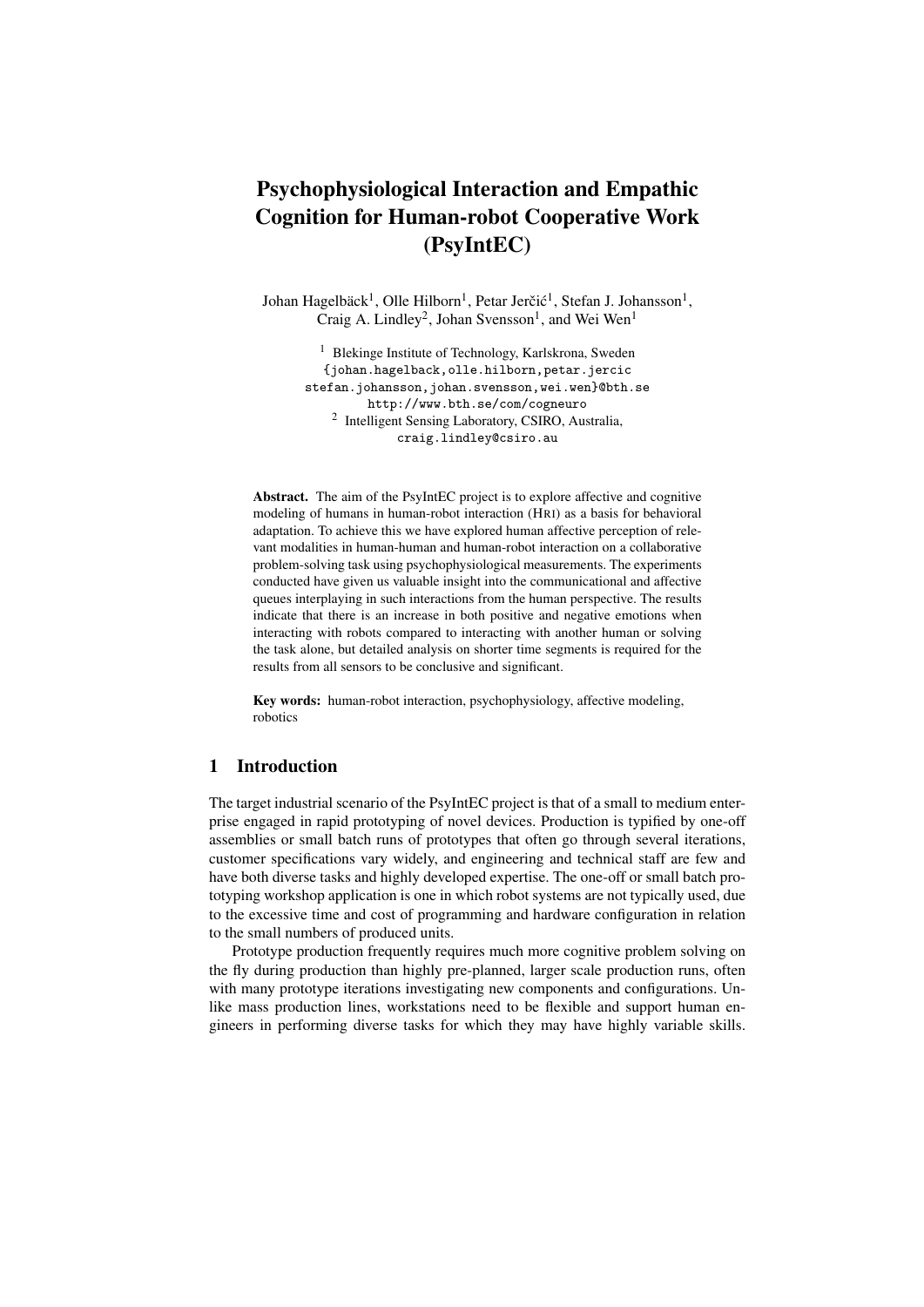Uncertainties are much greater during prototype development, and this creates greater emotional and attentional demands upon human workers. The PsyIntEC project focuses upon demonstrating the feasibility of robotic guidance, support and facilitation of collaborative human-robot prototype production. It emphasizes support for human emotion and attention regulation, modulation and assessment (e.g. maintaining optimum levels of human attentional engagement in the task at hand) during cooperative human-robot task performance, based upon the use of psychophysiology data to measure human affective, emotional and cognitive states.

The first step in generating behavioral adaption in robots based on affective states in human co-workers is to understand the affective queues present in the interaction. By doing so, we can possibly use that knowledge to detect, and let the robot act according to the presumed state in the interaction.

#### 1.1 Tower of Hanoi

The Tower of Hanoi (ToH) puzzle was selected as the reference task for the study. The reasons are that it is an easy task for a robot arm to handle, there exists an optimal solution, and solving the puzzle is a reasonable challenge for most humans. ToH is originally a single player game, and in collaborative gameplay the human-human or human-robot take turns to complete the game.

ToH is a mathematical puzzle game consisting of three rods, and a number of disks of different sizes that can slide onto any rod. The goal of the puzzle is to start from a given configuration of the disks on the leftmost peg and to arrive in a minimal number of moves at the same configuration on the rightmost peg. The puzzle has the following rules [1]:

- Only one disk may be moved at a time.
- Each move consists of taking the upper disk from one of the rods and sliding it onto another rod, on top of the other disks that may already be present there. A disk can also be placed on an empty rod.
- No disk may be placed on top of a smaller disk i.e., disks are only allowed to be moved to empty rods or be placed on top of larger disks.

#### 1.2 Hardware System

The hardware system contains two Adept Viper  $S650<sup>3</sup>$  6 DOF robot arms with Robotiq Adaptive 2-finger Grippers<sup>4</sup> as end effectors. The robot arms are controlled using an Adept SmartController CX control box and two Adept Motionblox-40-60R power adapters. The end effectors are controlled using two Robotiq K-1035 control boxes. An overview of the hardware platform used in the human-robot work cell is shown in Fig. 1.

 $^3$ http://www.adept.com/products/robots/6-axis/viper-s650/general [Accessed 27/05/2013 09:09]

<sup>4</sup> http://robotiq.com/en/products/industrial-robot-gripper [Accessed 27/05/2013 09:11]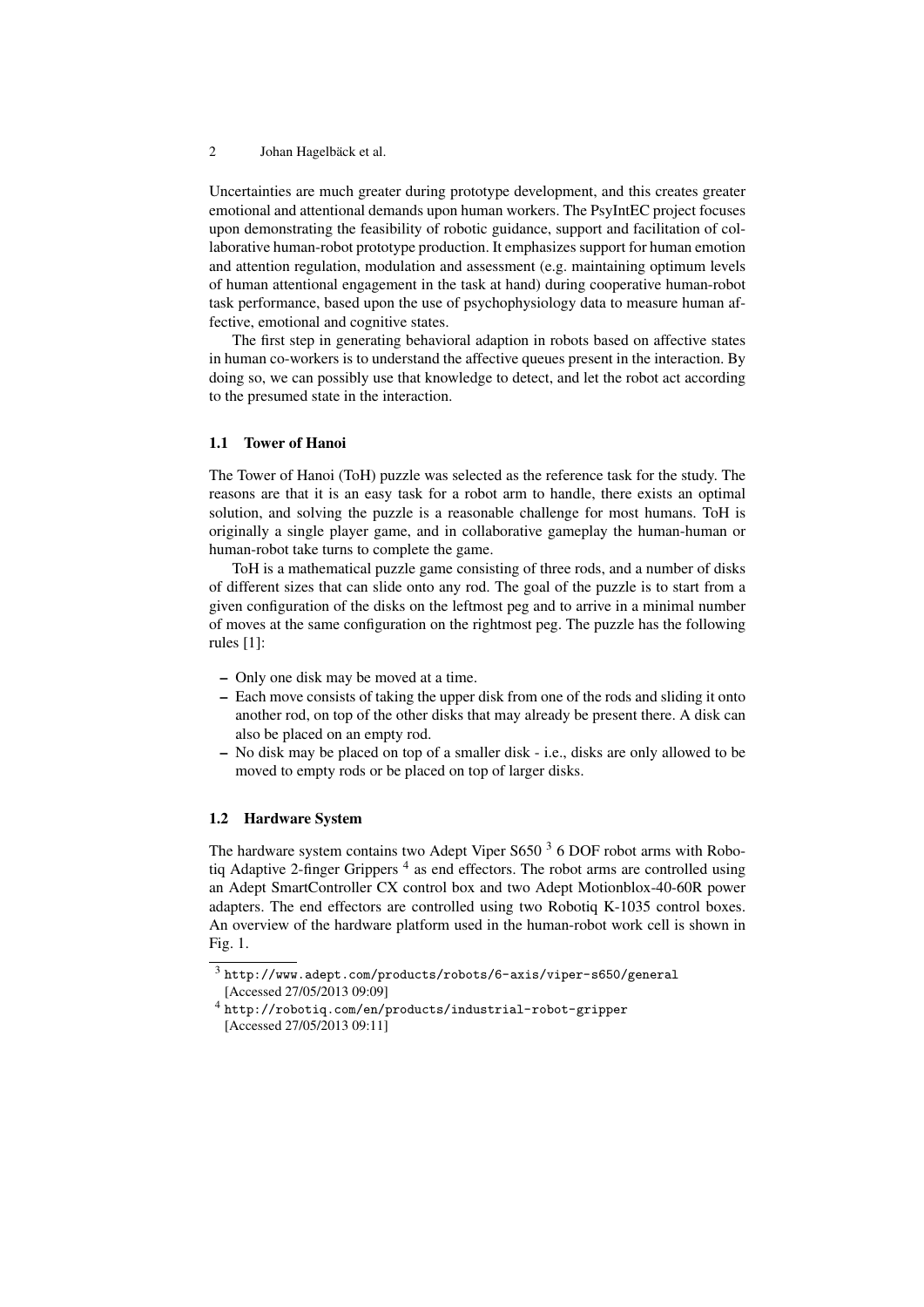For psychophysiological measurements a Biosemi ActiveTwo<sup>5</sup> system with sensors measuring electrocardiography (ECG), electromyography (EMG), galvanic skin response (GSR) and electroencephalography (EEG) is used. A Microsoft Kinect camera is used to track the moves made by a human or robot during a ToH game. A single PC running Windows 7 is controlling the system.



Fig. 1. Overview of the hardware system.

An overview of the software system is shown in Fig. 2. The *Action Module* is the core of the software system. It decides what move to make and when to make it. The *Scene Module* provides information about the moves made and which player is next to make a move. All move events (move made and timestamp for the move) are stored to disk using the *MoveLogging Module.* The *RobotControl Module* is responsible for executing a move. It involves how to move the robot arms to pick up and drop the specified game disk, and when to close/release the grippers. The *Scene Module* uses Microsoft Kinect SDK  $<sup>6</sup>$  to connect to the Kinect camera, and the EmguCV  $<sup>7</sup>$  (a C#</sup></sup> version of OpenCV) library to construct a scene of the current game state. The *Robot-*

<sup>5</sup> http://www.biosemi.com/products.htm [Accessed 27/05/2013 09:12]

<sup>6</sup> http://www.microsoft.com/en-us/kinectforwindows/develop/overview.aspx [Accessed 27/05/2013 09:14]

<sup>7</sup> http://www.emgu.com [Accessed 27/05/2013 09:14]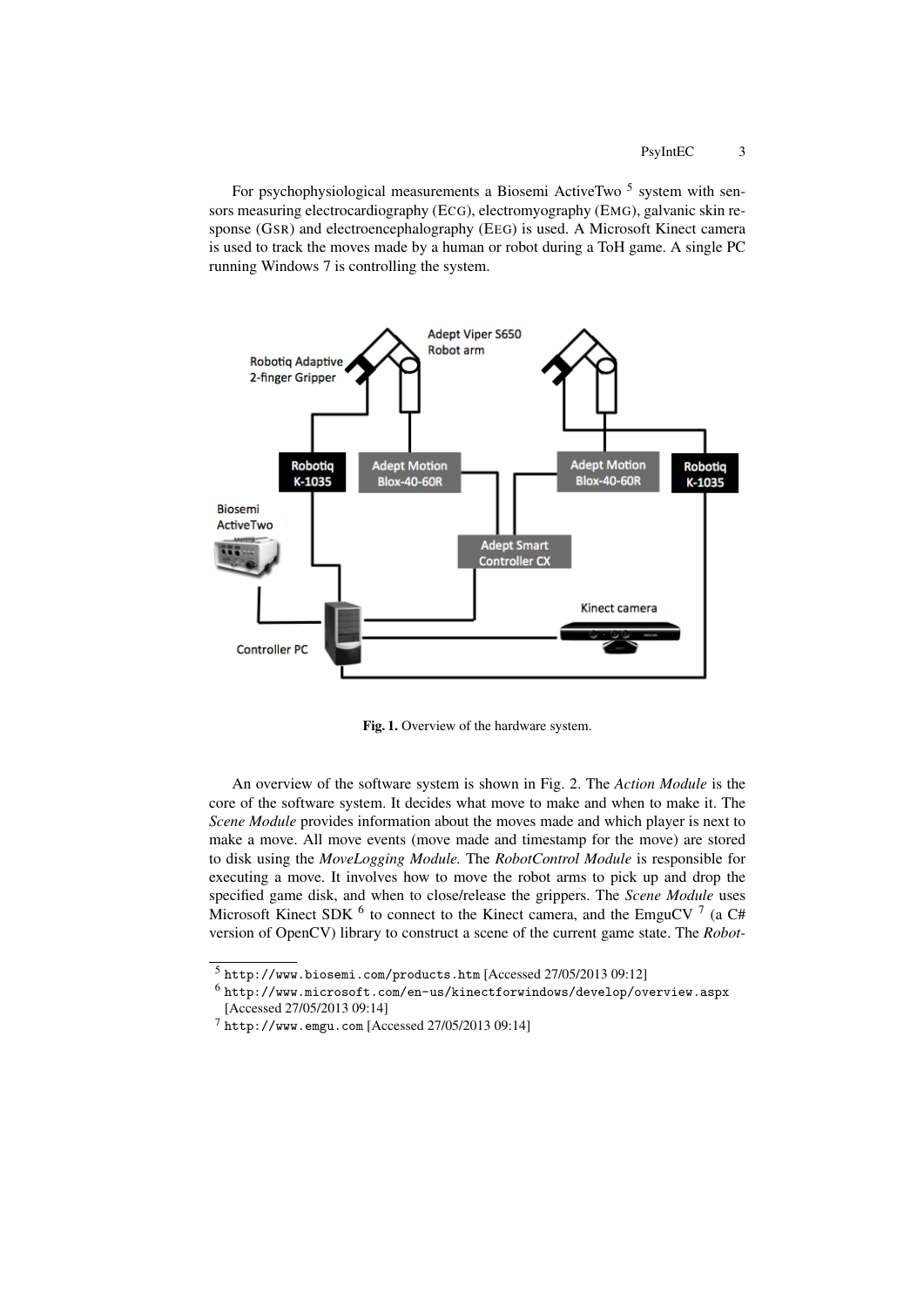Control Module uses the Adept ACE software <sup>8</sup> to control the robot arms. ActiView<sup>9</sup> is the data recording software for the Biosemi ActiveTwo system, which all sensors are connected to.



Fig. 2. Overview of the software system. Gray boxes are third-party libraries/modules.

#### 1.3 Research Question and Method Overview

The goal of our study is to find out which types of sensors may be useful in creating a human-robot workstation that uses bio-feedback to adapt to the human emotions as measured by the sensors. Thus, our main question in this first study is to show which psychophysiological sensors are effective in terms of measuring differences between solving a puzzle task with or without the help of robots.

We limit this question by testing a selected set of sensors on the task of cooperatively solving ToH. This is done by conducting experiments with four different conditions as illustrated in Fig. 3. The first condition is a human completing the reference task alone, the second human-human collaboration and the third and fourth human-robot collaboration. In the fourth condition the robot is unpredictable in terms of speed and path

 $^8$ http://www.adept.com/products/software/pc/adept-ace/general

<sup>[</sup>Accessed 27/05/2013 09:15]

 $^9$ http://www.biosemi.com/software\_biosemi\_acquisition.htm [Accessed 27/05/2013 09:16]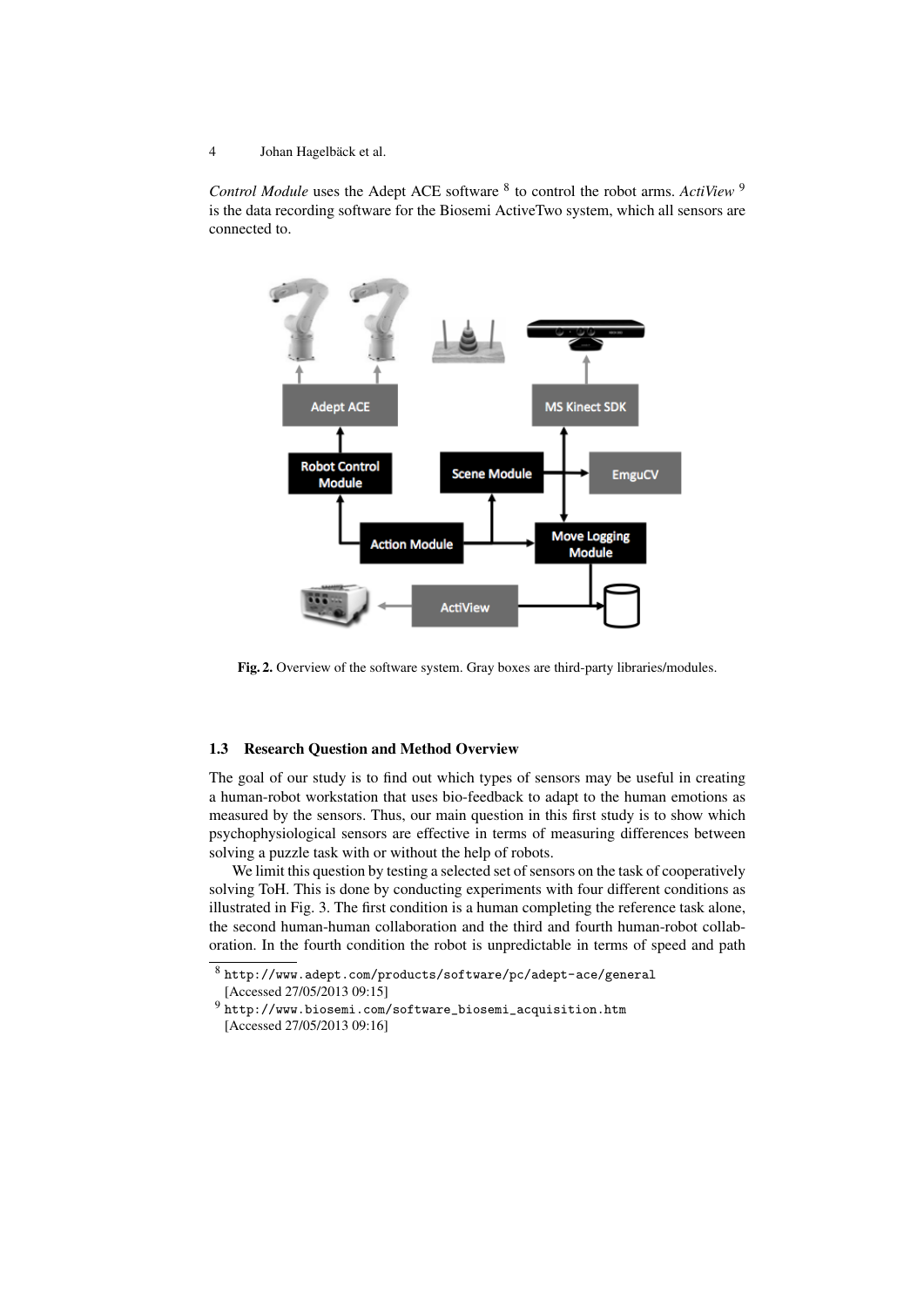taken when moving the disks. In the experiments continuous measures of ECG, EMG, GSR and EEG were recorded during the completion of the reference task. The dependent variables involved quantitative measurements for evaluating task performance and psychophysiological emotional and qualitative measurements for checking perceived emotions.



Fig. 3. Illustration of the four conducted experiment conditions. The order varies between participants.

# 2 Psychophysiological Measurements

In psychophysiological measurements, a number of different sensors can be used to measure physiological response to emotional states. In the PsyIntEC project ECG, EMG, GSR and EEG have been used. Below is an overview of each sensor type and how it can be used in emotion detection.

### 2.1 Electromyography

Facial EMG measures voltage levels on the surface of the skin on the locations of facial muscles involved in the generation of affective facial expressions, as an indication of emotional valence (pleasure to displeasure). Increased activity over the cheek (zygomaticus major) and periocular (orbicularis oculi) muscle regions increase with positive valence, while EMG activity over the brow (corrugators supercilii) muscle region increases with negative valence and decreases with positive [2]. A study by Janke showed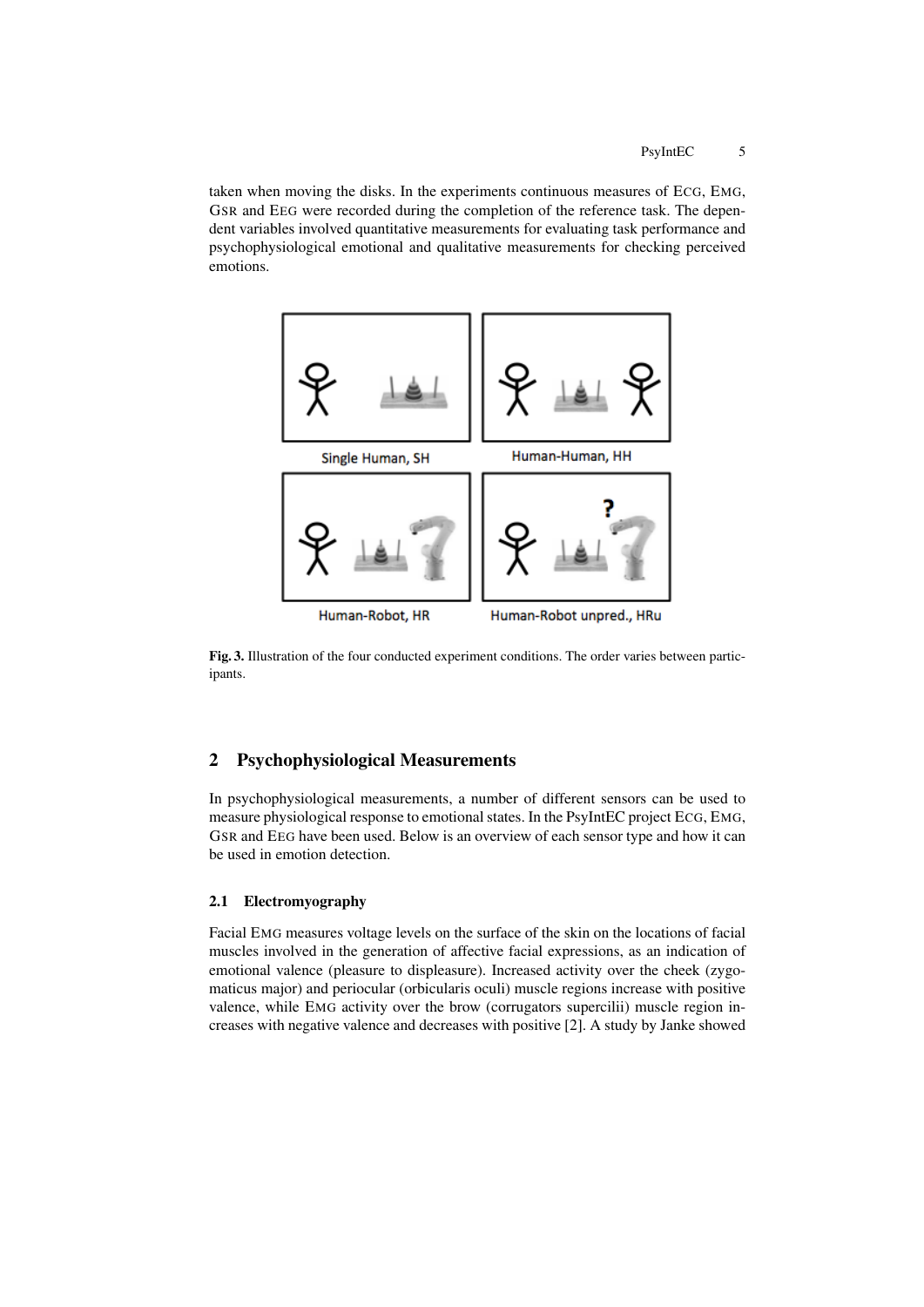substantially reduced EMG activity associated with inwardly-directed anger, compared with a group expressing induced anger [3]. This was interpreted as providing support for the view of Fridlund that facial expressions of emotion express information rather than necessarily reflect all felt emotion [4].

#### 2.2 Galvanic Skin Response

Galvanic skin response (GSR) measures skin conductance as an indication of emotional arousal, attention, alertness and effort. Wu et al. showed an average detection accuracy of 45-73% for negative emotions and 62-78% for positive emotions using 30 extracted features [5]. There is also some evidence of GSR being a relatively strong indicator of negative emotions but fewer correlations have been found for positive emotions [6]. GSR measurements are taken from the surface of the skin, where electrical conductivity is affected by sweat released by eccrine sweat glands in response to physiological and emotional arousal. GSR includes short-term phasic responses to specific stimuli, and relatively stable, longer-term tonic levels. GSR may be measured in terms of resistance, conductance, or absolute voltage [6]. Measurements are typically taken from the palm of the hand, the fingers, or the soles of the feet, where eccrine sweat glands are most densely distributed, providing the strongest signal variations. One drawback with the use of GSR in the field is its susceptibility to influences of temperature, humidity and mechanical pressure at the points where sensors are attached.

#### 2.3 Electroencephalography

Electroencephalography (EEG) measures electric activity of the brain that reaches the scalp, indicating cognitive/conscious states of attention, alertness and drowsiness. The interpretation of EEG data has largely been framed in terms of specific frequency bands associated with different cognitive and emotional states [6]: alpha waves (8–13 Hz) with relaxation, reflection and inhibition; beta waves (14–30 Hz) with alertness, anxiety, concentration, mental and physical activity; delta waves (0.5–3.5 Hz) with deep sleep; theta waves (4–7 Hz) with drowsiness, pleasure, displeasure, idling and inhibition; kappa waves (10 Hz) with thinking; and gamma waves (resting frequency around 40 Hz, modulated by 3–5 Hz) with cross-modal perception and perceptual recognition. Evidence suggests that stronger alpha waves in the right frontal hemisphere are associated with withdrawal (negative emotions), while those in the right frontal hemisphere are associated with approach (positive emotions) [2].

#### 2.4 Electrocardiography

Electrocardiography (ECG) measures the rate and regularity of heartbeats by detecting the peaks of the highly positive R-waves in the signal [7]. It also measures other things like the size and position of the heart chambers, but that is irrelevant for our purposes here. A study by Malmstrom et al. used heart rate and skin conductance (GSR) to measure arousal when watching a stressor motion picture film [8]. The study showed a correlation with arousal, closely paralleling skin conductance variations. A study by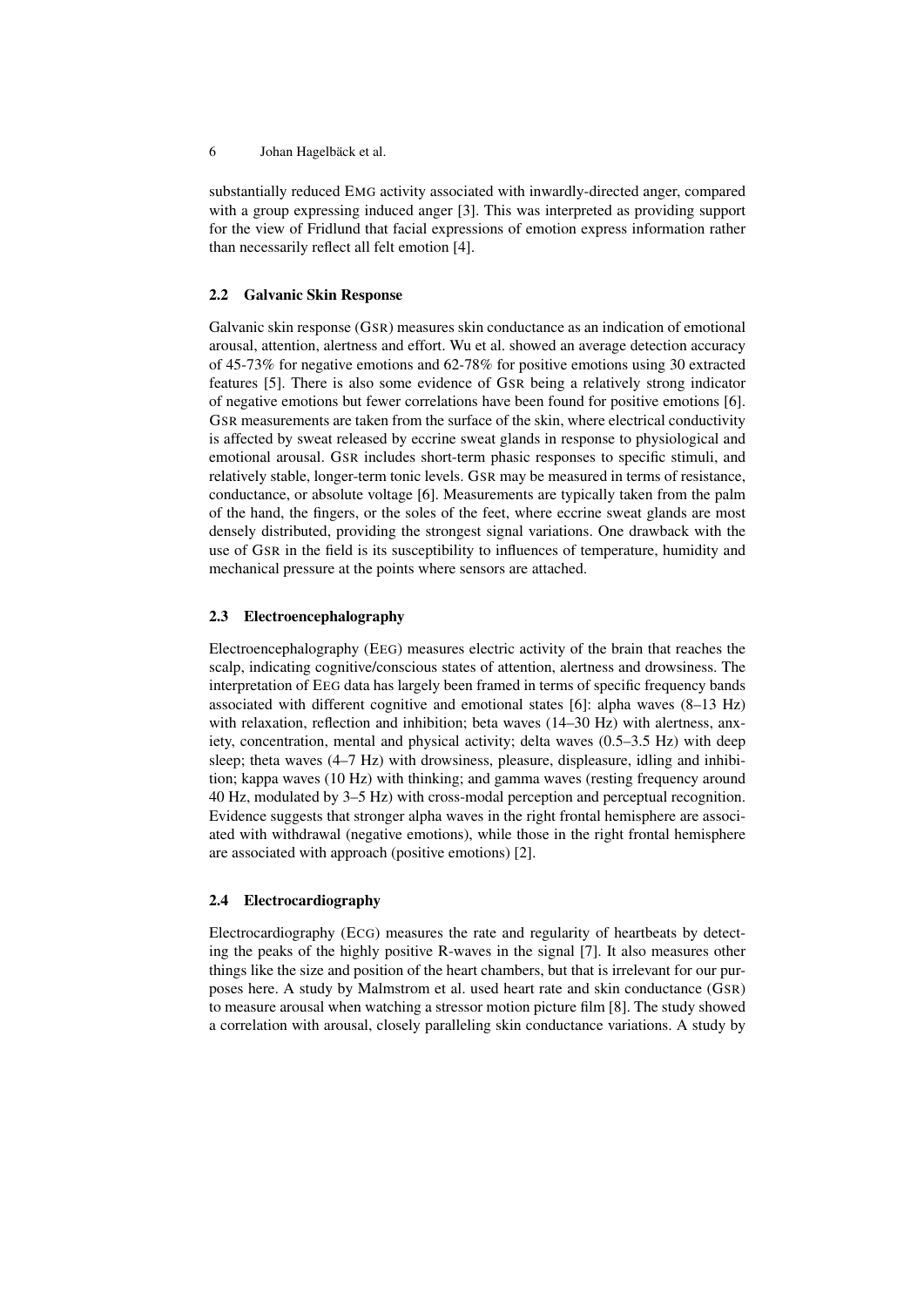Drachen et al. showed a correlation between heart rate and arousal (excitement) in video game players [9]. Increased heart rate is a good indicator of arousal, especially for negative emotions [6]. Ya et al. showed over 90% detection accuracy of both positive (joy) and negative (sadness) emotions for multiple subjects based on ECG recordings [10].

# 3 Experimental Setup

A crossover study with controlled experiments was conducted in a laboratory setting. Lighting and temperature was controlled and the laboratory room had minimal distraction from the outside. Subjects were seated in a chair with fixed height and a predefined position. The height and position were constant during all experiment sessions in order to be able to compare the data between different sessions. Two experimenters were always present in the laboratory room to monitor the experiments, but they were completely hidden behind a screen and were instructed to be as quiet as possible. The presence of the experimenters was for safety reasons when using the robot arms and to monitor that all data were recorded correctly. Surveillance of the robot arms and subject was done using live feed from a video camera. In addition the robot control software included an emergency stopping sequence that would be triggered if defects in the program execution were detected.

The GSR, EMG and ECG signals were recorded using the Biosemi ActiveTwo system using active electrodes. The electrodes were prepared with conductive gel and attached to the participant as follows:

| <b>Placement</b>                                            |
|-------------------------------------------------------------|
| Corrugator supercilli (eyebrow)                             |
| Zygomaticus major muscles (edge of the mouth)               |
| Sternum top (chest)                                         |
| Sternum bottom (chest)                                      |
| Medial phalanx (middle joint on left index and ring finger) |
| Earlobe                                                     |
| Zygomatic bone (cheek bone)                                 |
|                                                             |

Table 1. The placement of the electrodes used for the GSR, EMG and ECG signals.

The EEG signals were recorded using Biosemi ActiveTwo system and Biosemi Headcap with active electrodes <sup>10</sup>. In the experiments EEG signals from left and right frontal, central, anterior temporal and parietal regions (F3, F4, C3, C4, T3, T4, P3, P4 positions according to the 10–20 system and referenced to Cz) were used, in total eight channels. Anderson and Sijercic used 6 channels in [11], Ying et al. also used 6 channels [12] and Petrantonakis and Hadjileontiadis only used 3 channels [13]. A Microsoft Kinect camera was used to monitor the moves made by the humans and, in human-robot collaboration, the robot arms. The camera software stored a log file with

 $^{10}$ http://www.biosemi.com/products.htm [Accessed 27/5/2013 09:17]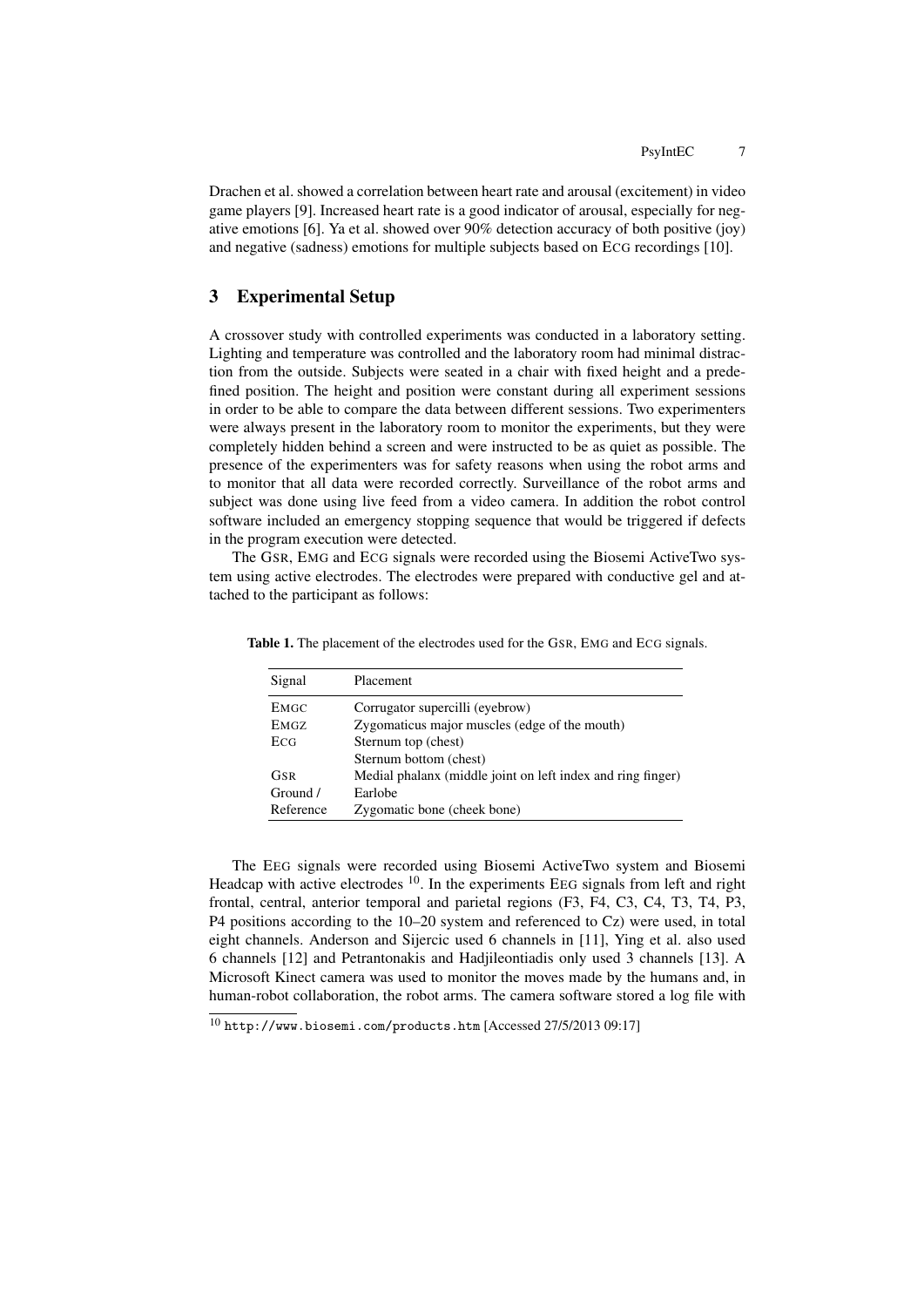a timestamp for each move, which move was made, and if the move was optimal (ToH has a mathematically optimal solution) or not.

The system used the ActiView recording software to record and store data from the Biosemi ActiveTwo system. ActiView, the robot control software and the Kinect camera software were running on the same computer in order to sync timestamps between the different data files.

All experiments were recorded using a digital camcorder placed in front and to the right of the participant and elevated to get a better overview of the experiment. The camcorder was equipped with a microphone that provided the opportunity to record utterances from the subject during the experiments in the attempt to model the oral communication between the subject and experimenter or vocalizations when the subject was alone. The same camera was also used for surveillance of the subjects and robot arms in case of any emergency.

The experiments were carried out at the Robotics and Cognition laboratory at Blekinge Institute of Technology, Karlskrona, Sweden. The Ethical Review Board in Lund, Sweden, approved all experiments (reference number 2012/737).

#### 3.1 Experiment Procedure

A demonstration of the setup is shown in Fig. 4. It shows one of the authors sitting at the human-robot work cell with all the sensors attached.



Fig. 4. One of the authors demonstrating the experimental setup.

Upon arrival, the participant followed a documented procedure in order to give all participants the same treatment as far as possible: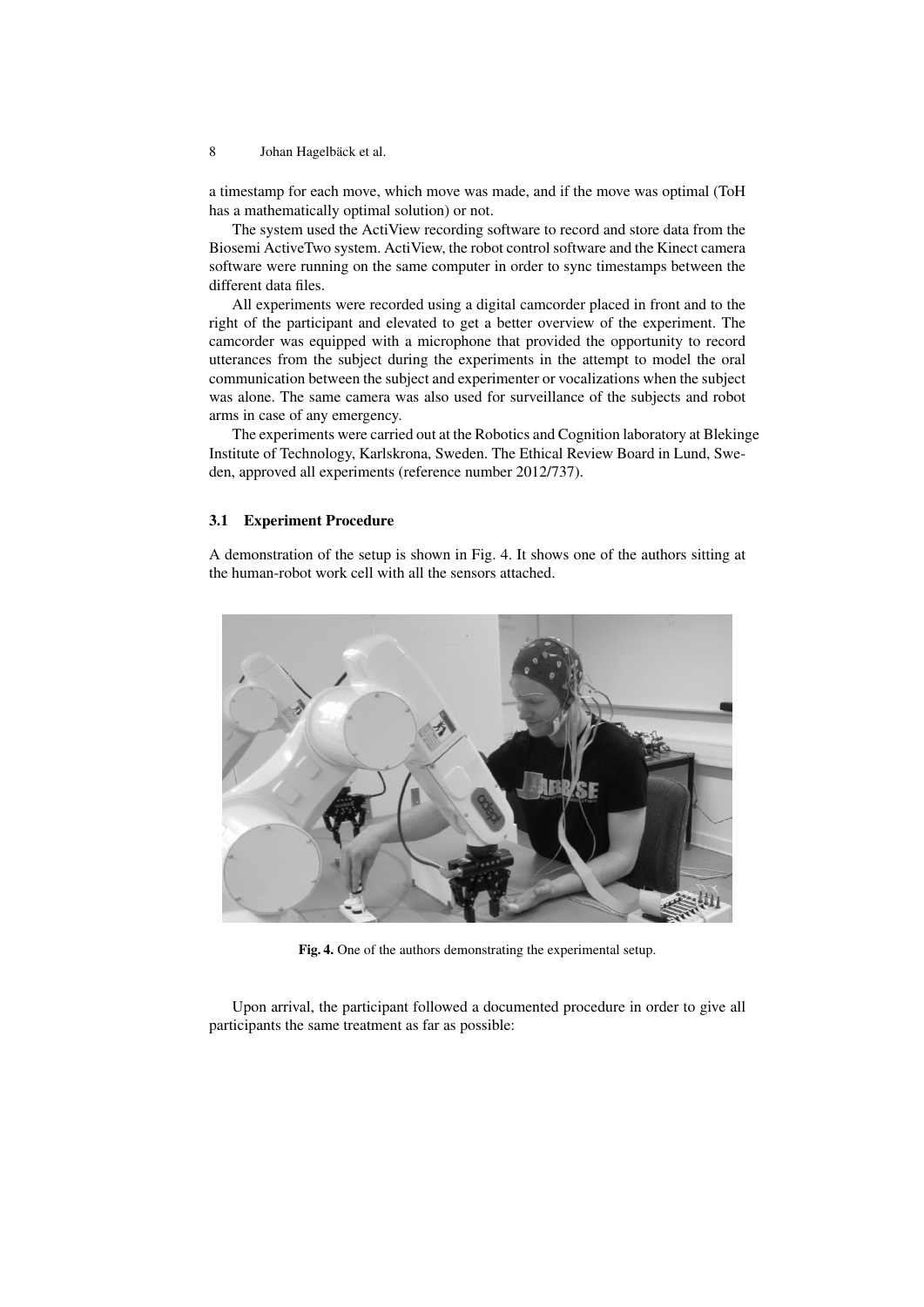- 1. After entering the lab room each participant was seated in a fixed chair at the table and faced the game task at 50–60 cm distance.
- 2. The participants were given written information about the experiment and a description explaining the Tower of Hanoi puzzle. Before starting the experiment session, the participants played a practice ToH game with three disks in order to get them acquainted with the task. They were also given written information explaining psychophysiological measurements and that the data was stored anonymously. When the participants agreed to take part in the experiments they signed an informed consent form.
- 3. Before the experiment started participants filled in a questionnaire that included questions about age, their familiarity with the Tower of Hanoi task, board games in general, and solving mathematical problems.
- 4. The psychophysiological sensors measuring ECG, EMG, GSR and EEG were attached. Participants were asked to relax for four minutes in order to acquire a baseline for the psychophysiological data.
- 5. Each participant performed an experiment with four conditions: SH, HH, HR and HRu. The order of the conditions was varied between participants in order to minimize ordering effects. Each experiment condition was conducted as follows:
	- (a) The participant played a ToH game while continuous measures of psychophysiological data and video were recorded.
	- (b) After a game was finished, the participant was asked to mark his/her emotional state on the Geneva Emotion Wheel (GEW) [14]. The purpose of GEW is to log the subjective feelings of the subjects during the experiment period.
	- (c) The operator instructed the participant about what task to perform next by showing information signs on a laptop placed next to the subject. The operator controlled the laptop using remote desktop.

For each of the four conditions, the participant played the ToH game three times (thus in all, a total of 12 games were played for each participant). Each experiment took around 90 minutes to complete. Note that the analysis of the GEW is out of scope for this part of the study.

In total 70 subjects participated in the study. 58 were male and 12 female. Ages varied between 19 and 31 with a mean of 23.6. The participants were students at Blekinge Institute of Technology and were recruited by advertisement in the university corridors and by recruiting during lectures. Each participant received a cinema ticket (worth approximately  $\in$ 9) for participating in the study.

# 4 Data Processing

The psychophysiological data was used to estimate the emotional states of each participant according to the two-dimensional valence and arousal scale. *Valence*, describing if the emotion is negative, positive, or neutral, and *arousal*, describing the physiological activation state of the body ranging from low to high.

Each participant data set was checked for errors. Errors were usually caused by problems like participants that did not completely understand the rules of the ToH game,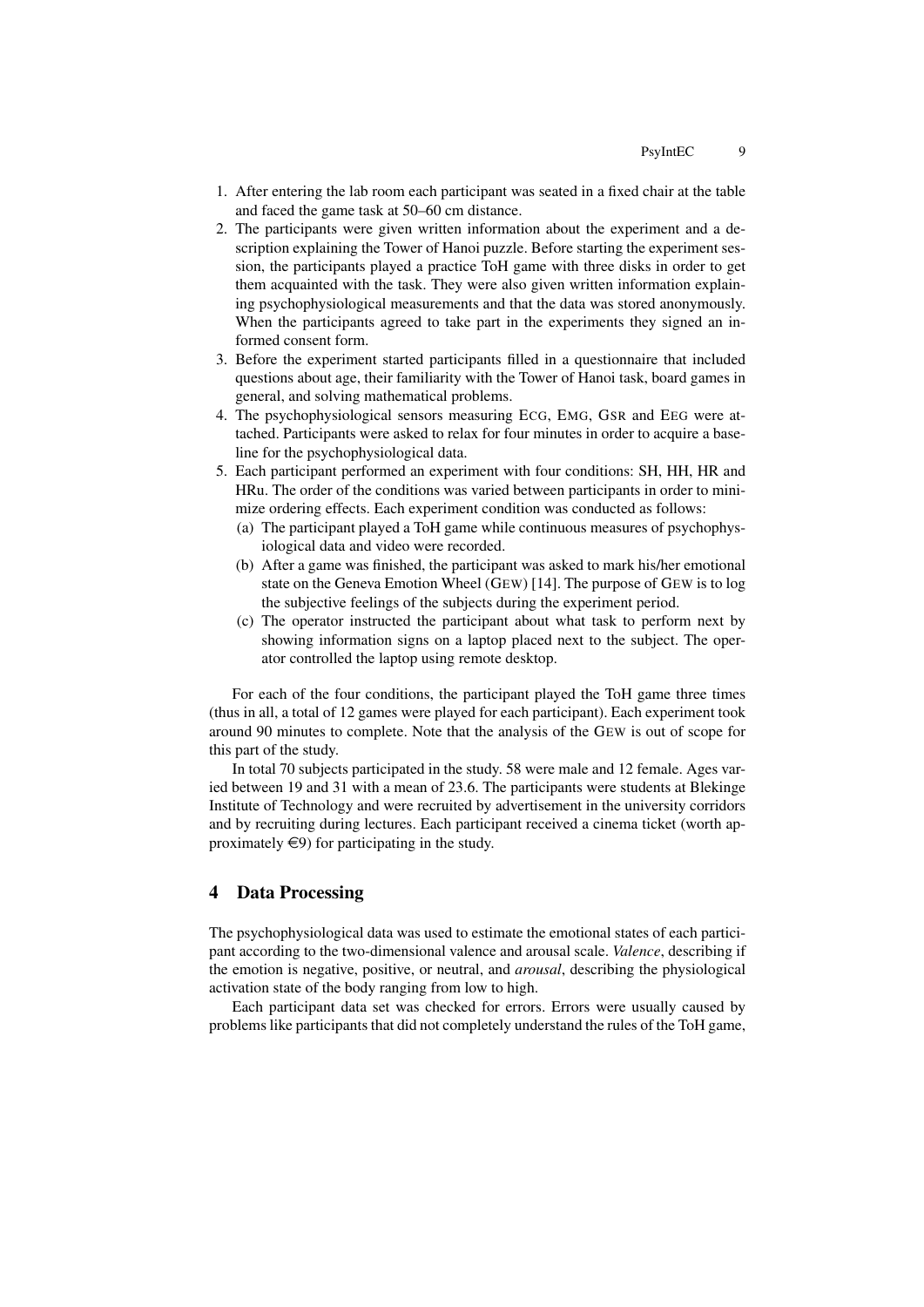or failure of one or more sensors. This caused whole or parts of the data to be invalid, for some participants. More specifically, 5% of the EMG currogator, 13.2% of the EMG zygomatic, 17.7% of the EEG, 6.1% of GSR, and 21.4% of ECG.

The signals were recorded continuously from when the sensors were attached to the subject and until the experiment ended. To analyze the relevant data, a segment for each game (three games per condition *x* and participant *i*) and a segment for the baseline period were extracted from the signals and the rest of the data (from waiting periods between games) were discarded. The first minute of the baseline period was skipped to remove initial non-relaxed activation in subjects. For the rest of the baseline period, a baseline value *bi*,*<sup>s</sup>* was calculated for each sensor *s*. The ECG data was an exception and was further processed to extract the heart rate before the baseline was calculated. To compare psychophysiological data between participants several signal features were extracted [13, 15]. The features used are mean value, minimum value, maximum value and standard deviation.

For a condition *x* and a sensor *s*, the mean values  $\overline{v_{x,s}}$  are defined as follows:

$$
\overline{\nu_{x,s}} = \frac{1}{N} \sum_{i \in N} \frac{1}{|G_x|} \sum_{g \in G_x} (\overline{\nu_{i,g,s}} - b_{i,s})
$$
(1)

where *N* is the total number of individuals participating in the experiments,  $G<sub>x</sub>$  is the set of games using condition *x*,  $\overline{v_{i,g,s}}$  is the average of the values of sensor *s* in game *g* with participant *i*, and  $b_{i,s}$  is the baseline value for *i* and *s*. The maximum value  $v_{x,s}^{max}$ is calculated in the following way:

$$
v_{x,s}^{max} = \max_{i \in N} \max_{g \in G_x} (\max(v_{i,g,s}) - b_{i,s})
$$
 (2)

The minimal value is calculated in a similar way:

$$
v_{x,s}^{min} = \min_{i \in N} \min_{g \in G_x} (\min(v_{i,g,s}) - b_{i,s})
$$
\n(3)

We will focus on analyzing the overall mean, minimum, maximum, and standard deviation values for each condition. Note that the minimum value is the smallest observable value in a condition, and maximum is the largest observable value. Analysis of the first and second difference is out of scope for this part of the study. Averages can be used to detect systematic changes over time, although it might miss specific spikes in otherwise relative low activity since these are averaged out. To compensate for this, minimum and maximum values were included, since the magnitudes of the largest spikes (positive and negative) are given by these. To show an example of an EMG zygomatic signal, see Fig 5.

## 5 Data Analysis

For each data segment the mean, minimum and maximum for each sensor were calculated and the baseline (average activation of the baseline period) was subtracted. A data segment is the sensor signal data measured during one ToH game. Each subject therefore has three segments for each condition SH, HH, HR and HRu (three games were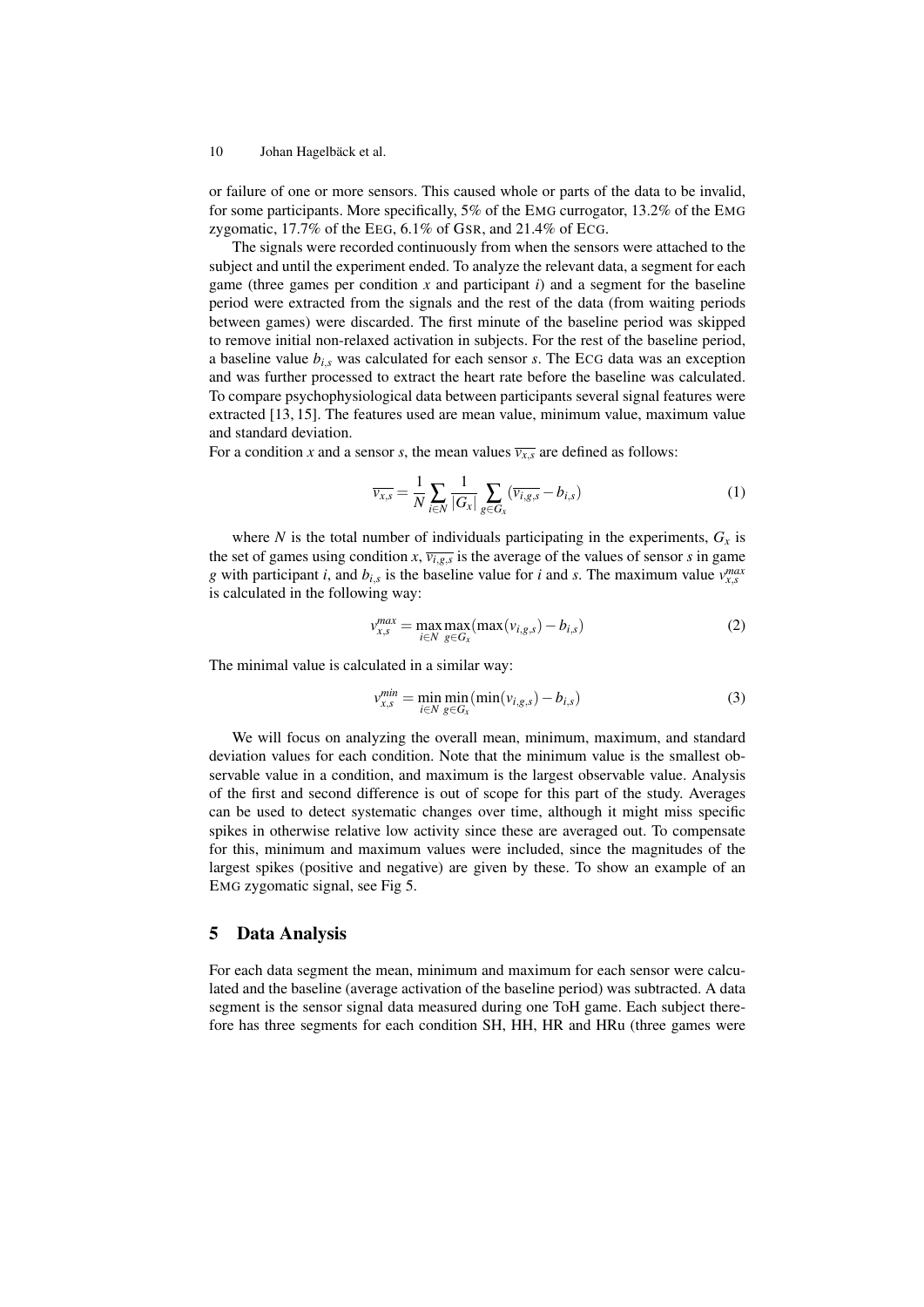

Fig. 5. A EMG zygomatic recording from one subject.

played in each condition). The mean, min and max values for all eight EEG sensors were averaged to get single values for EEG activation.

The values for each condition were then averaged over all 70 subjects. Each condition has in total 210 data segments (70 participants and three data segments per participant). The average values over all data segments were then compared between the four different experiment conditions. The results are presented in Table 2.

The averages that differed between the conditions were calculated using one-way analysis of variance (ANOVA), and are presented in Table 3. A problem with this is that ANOVA assumes that the observations should be independent of each other, which is not the case here since the same people played all four conditions. The ordering effects are averted (or at least minimized) by having different orders of the various conditions, but they are still not independent of each other. To lower the risk of committing a type I error (i.e. to detect a difference where there actually is none), the more stringent  $\alpha = 0.01$ was used in the analysis.

### 5.1 EMG Corrugator

The activity levels for the EMG sensor placed on the corrugator muscle are shown in Fig. 6. Increased activity is a good indicator for negative valence (see Section 2.1). The results indicate almost equal levels for SH, HH and HR with increased activity for HRu.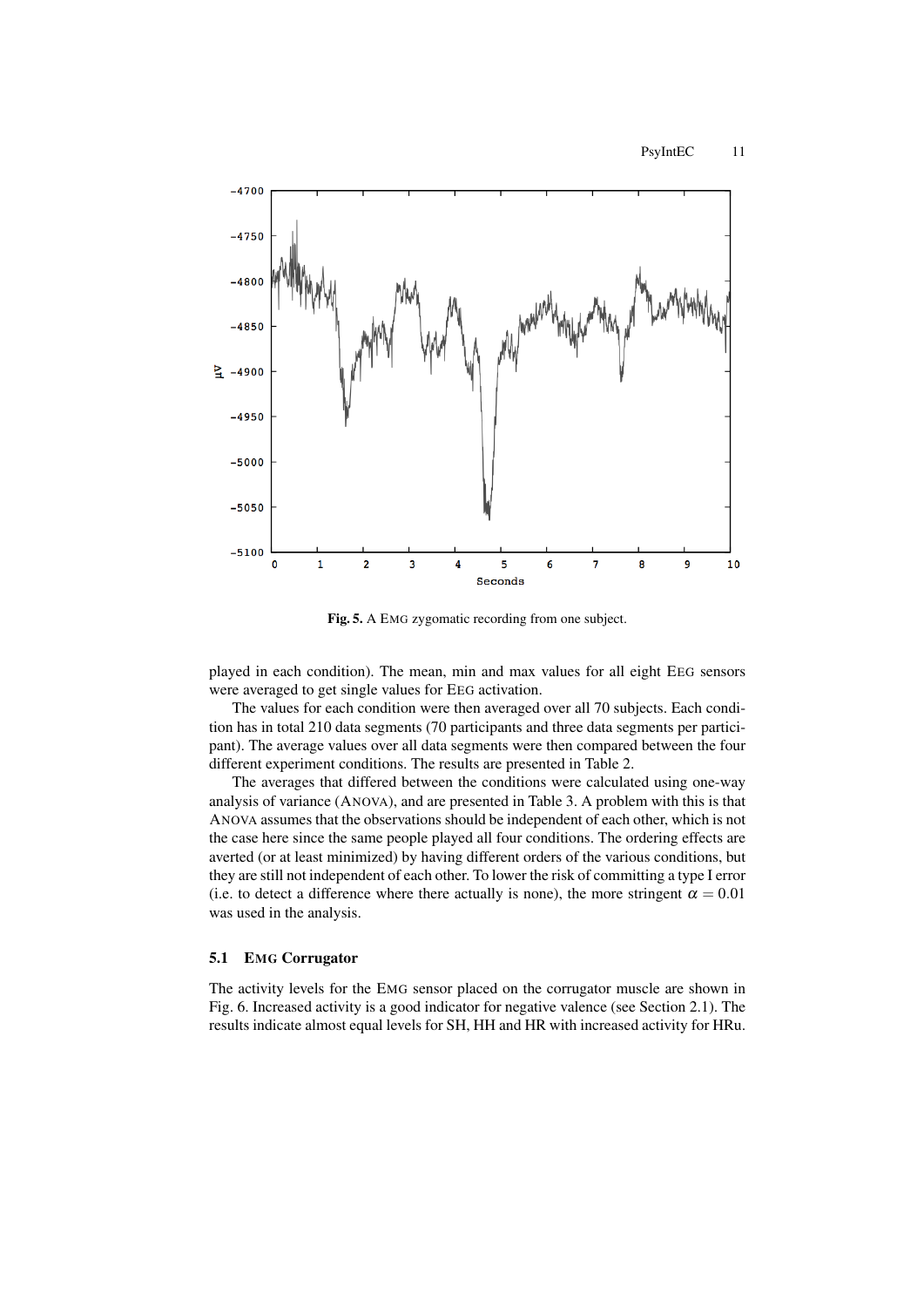|             | <b>SH</b> |        |                | HH            |        |        |                |                 |
|-------------|-----------|--------|----------------|---------------|--------|--------|----------------|-----------------|
| Sensor      | Avg       | StdDev | Min            | Max           | Avg    | StdDev | Min            | Max             |
| <b>EMGC</b> | 1894      | 4311   | $-9055$        | 11060         | 1938   | 4277   | $-9251$        | 11947           |
| EMGZ        | 1583      | 3540   | $-5308$        | 9665          | 1105   | 3111   | $-6421$        | 8502            |
| <b>GSR</b>  | 846.8     | 811.8  |                | -985.5 3447.1 | 1130   | 774.3  |                | $-525.2$ 3227.6 |
| Heart rate  | 2.816     | 5.911  | $-11.46$       | 21.74         | 2.300  | 5.384  | $-12.44$       | 15.26           |
| <b>EEG</b>  | 919       | 2431   | -3937          | 6600          | 1166   | 2523   | -3948          | 7687            |
|             | HR        |        |                | HRu           |        |        |                |                 |
|             | Avg       | StdDev | Min            | Max           | Avg    | StdDev | Min            | Max             |
| EMGC        | 1997      | 4051   | $-6443$        | 11740         | 2439   | 4623   | -7989          | 11966           |
| EMGZ        | 1092      | 3555   | $-6931$        | 9759          | 1498   | 3898   | $-6818$        | 9853            |
| <b>GSR</b>  | 767.7     | 896.6  | -1281.2 3302.6 |               | 688.1  | 874.3  | -1433.5 2791.4 |                 |
| Heart rate  | 1.427     | 5.783  | $-12.97$       | 19.86         | 0.4977 | 4.638  | $-11.08$       | 13.10           |
| <b>EEG</b>  | 1146      | 2586   | $-3287$        | 7425          | 1212   | 2576   | -3899          | 7790            |

Table 2. The averages of all participants' sensor data, as well as the overall minimum and maximum for each sensor and each condition.

Table 3. One-way analysis of variance (ANOVA) for the normalized sensor values, significant values at  $\alpha = 0.01$  marked with  $*$ .

| Sensor         | Significance |
|----------------|--------------|
| EMG corrugator | 0.564        |
| EMG zygomatic  | 0.405        |
| <b>GSR</b>     | $0.000*$     |
| Heart Rate     | $0.001*$     |
| <b>EEG</b>     | 0.716        |

Table 4. Post-hoc analysis using Fisher's least significant difference for Heart Rate and GSR, significant values at  $\alpha = 0.01$  marked with \*.

|            |            | Experiments |                    |                          |  |
|------------|------------|-------------|--------------------|--------------------------|--|
| Sensor     | Experiment | HH HR       |                    | HRu                      |  |
| GSR        | <b>SH</b>  |             | $0.001*0.3480.062$ |                          |  |
|            | HН         |             |                    | $0.000*0.000*$           |  |
|            | HR         |             |                    | 0.345                    |  |
| Heart Rate | <b>SH</b>  |             |                    | $0.393$ $0.022$ $0.000*$ |  |
|            | HН         |             |                    | $0.146$ $0.003*$         |  |
|            | HR         |             |                    | 0.122                    |  |

This may suggest that the unpredictable robot behavior can produce negative emotions. The differences are however not significant, see Table 3.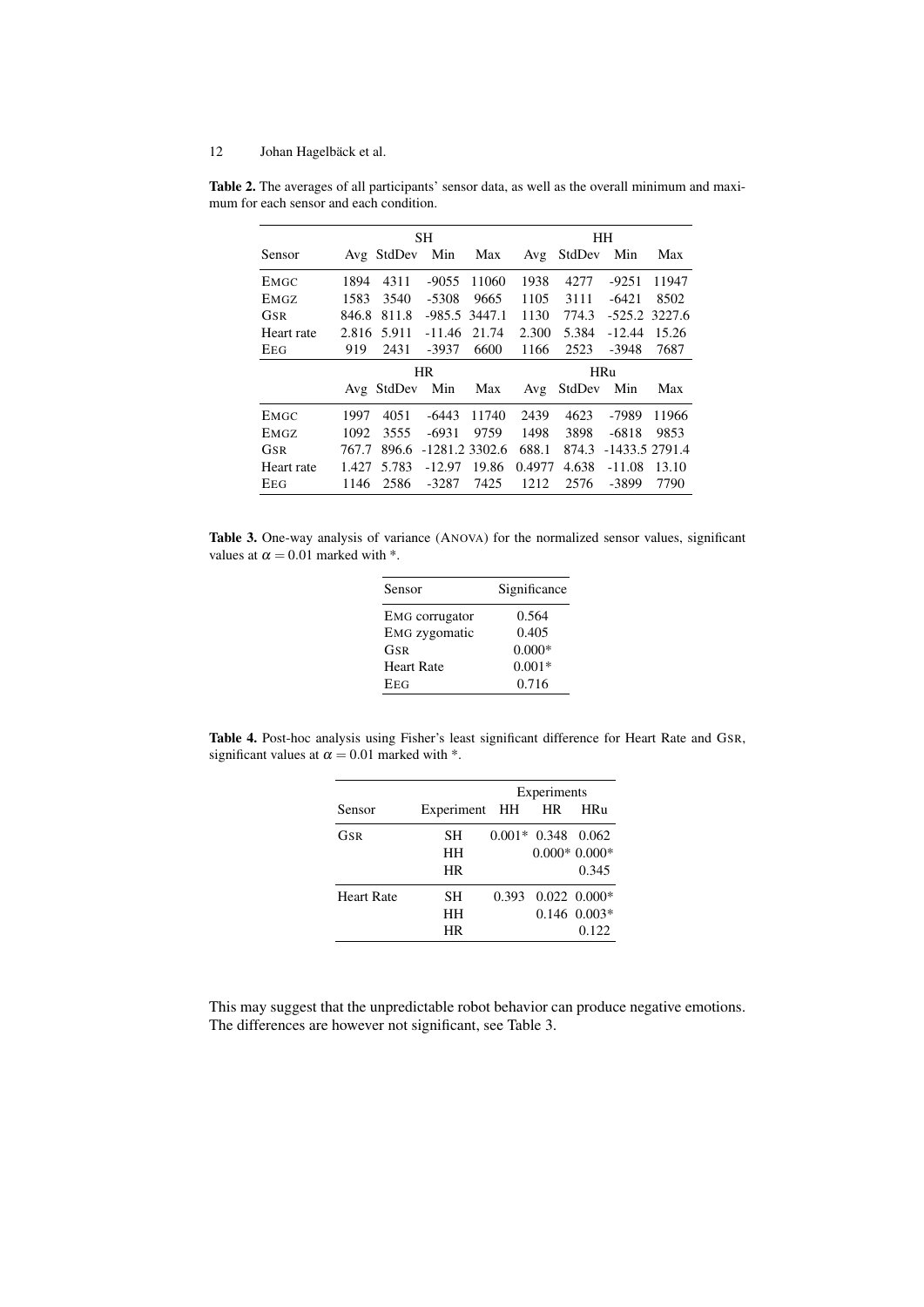

Fig. 6. Mean value (with confidence interval) for the EMG corrugator for the four different experiment conditions.

#### 5.2 EMG Zygomatic

The activity levels for EMG over the zygomatic muscle are depicted in Fig. 7. Increased activity is a good indicator for positive emotions (see Section 2.1). The results indicate equal activation levels for HH and HR and increased activity for SH and HRu. This may suggest that playing alone compared to playing with an experimenter produces more positive feelings, maybe due to fear of performing badly when collaborating with an experimenter. The EMG corrugator results also indicated increased activity for HRu, suggesting that playing with the unpredictable robot can produce both positive and negative emotions. As in the case of EMG corrugator, the differences are not statistically significant (see Table 3).

#### 5.3 GSR

The activity levels for the GSR sensor are shown in Fig. 8. GSR is a strong indicator of arousal, especially for negative emotions (see Section 2.2). The results show high activation when playing with another human (significant at the  $\alpha = 0.01$  level, see Table 4), suggesting high arousal, and almost the same activity levels for the other game types. This might be an indication of increased negative stress for subjects when playing with an experimenter, as also indicated by the results from EMG zygomatic.

### 5.4 ECG

The raw ECG signal was processed to extract the heart rate activity (pulse) in beats per minute. This is shown in Fig. 9. Heart rate activity is a good indicator of arousal for both positive and negative valence (see Section 2.4). The results show small, but in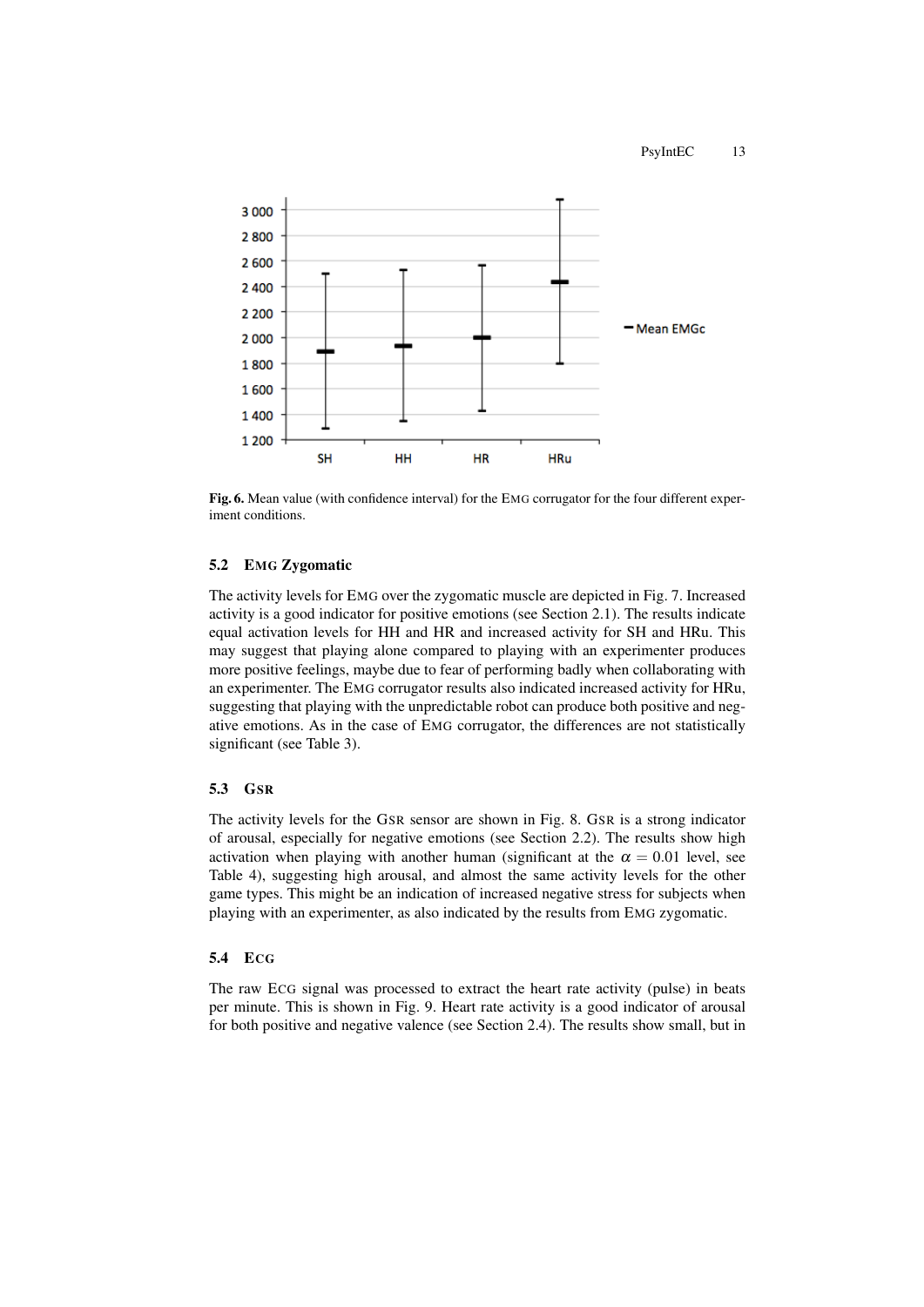

Fig. 7. Mean value (with confidence interval) for the EMG zygomatic for the four different experiment conditions.



Fig. 8. Mean value (with confidence interval) for the GSR for the four different experiment conditions.

some cases significant differences between the conditions where the heart rate in the single human condition is slightly higher than in the robot collaboration conditions. There is also a significant difference in the comparison between HH and HRu, where the subjects show a higher mean heart rate when playing together with another human, compared to playing with the robot (see Table 4 for an overview). This is an indication of increased arousal when playing alone or with another human, compared to playing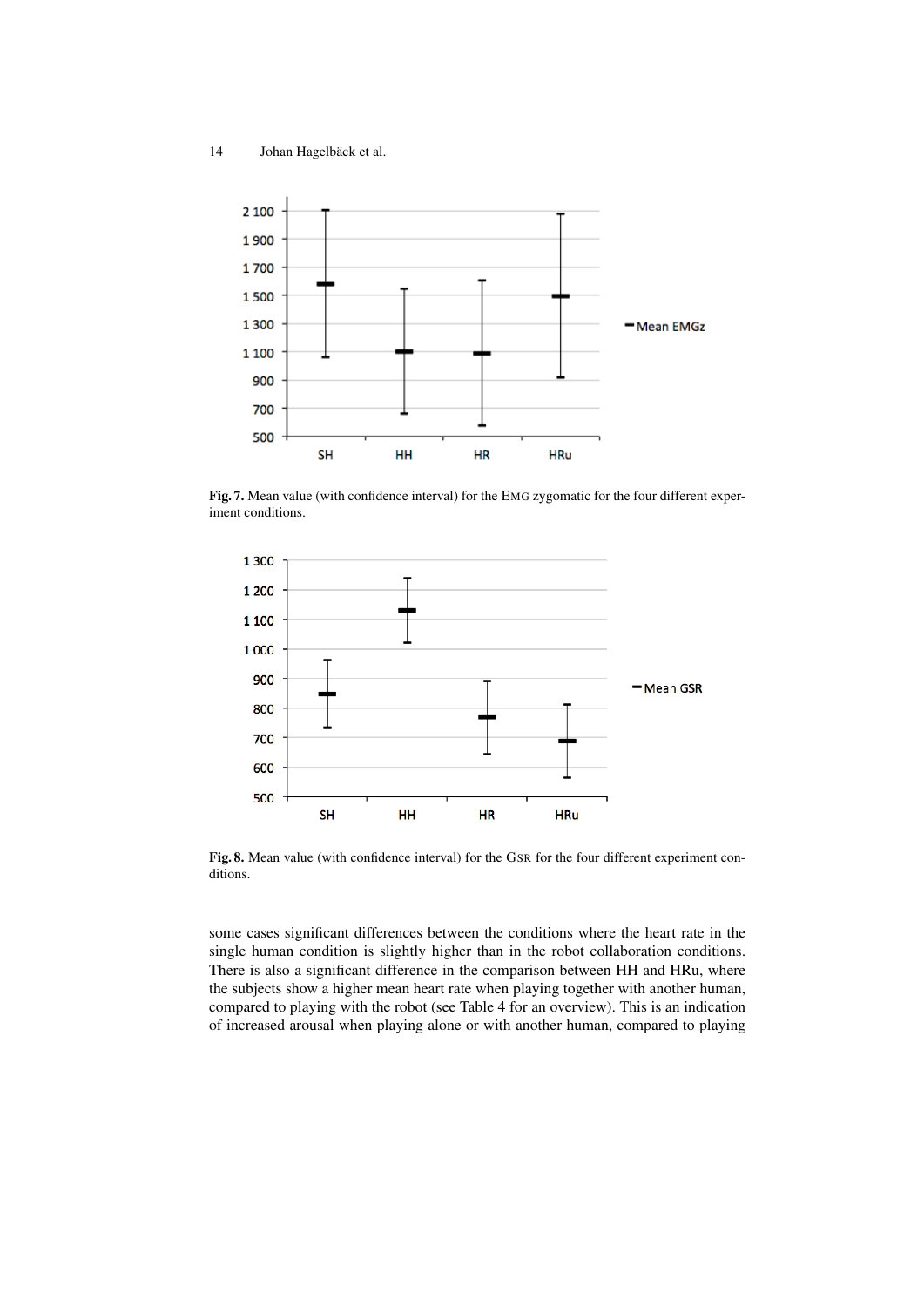with robots. This can be an indication for subjects feeling calmer when playing with robots, relying on the robots to "do the work".



Fig. 9. Mean value (with confidence interval) for the Heart rate activity for the four different experiment conditions. Note that the values are normalized w.r.t. the baseline.

#### 5.5 EEG

The EEG activity levels averaged over all eight sensors are shown in Fig. 10. The results indicate quite similar activity levels for HH, HR and HRu and a slightly decreased activity for SH. This suggests that all tasks where the subject has to collaborate with either a human or robots require increased attention and cognitive activity (see Section 2.3). However, there are no statistically significant differences, as can be seen in Table 3.

## 6 Discussion, Conclusions and Future Work

The results presented in this part of the study are from playing a complete Towers of Hanoi game. A game often lasts several minutes and averaging the activity of a sensor over such long time periods can disguise short-term activity variations.

The two EMG sensors showed clear differences between playing alone or with another human compared to the unpredictable robot. This suggest that playing with the unpredictable robot can produce both positive and negative feelings in subjects, the differences are however not statistically significant. It is reasonable to assume that the differences are through spikes of activity, rather than slow changes. This would mean that if the EMG sensors registered high activity during short periods of time, much of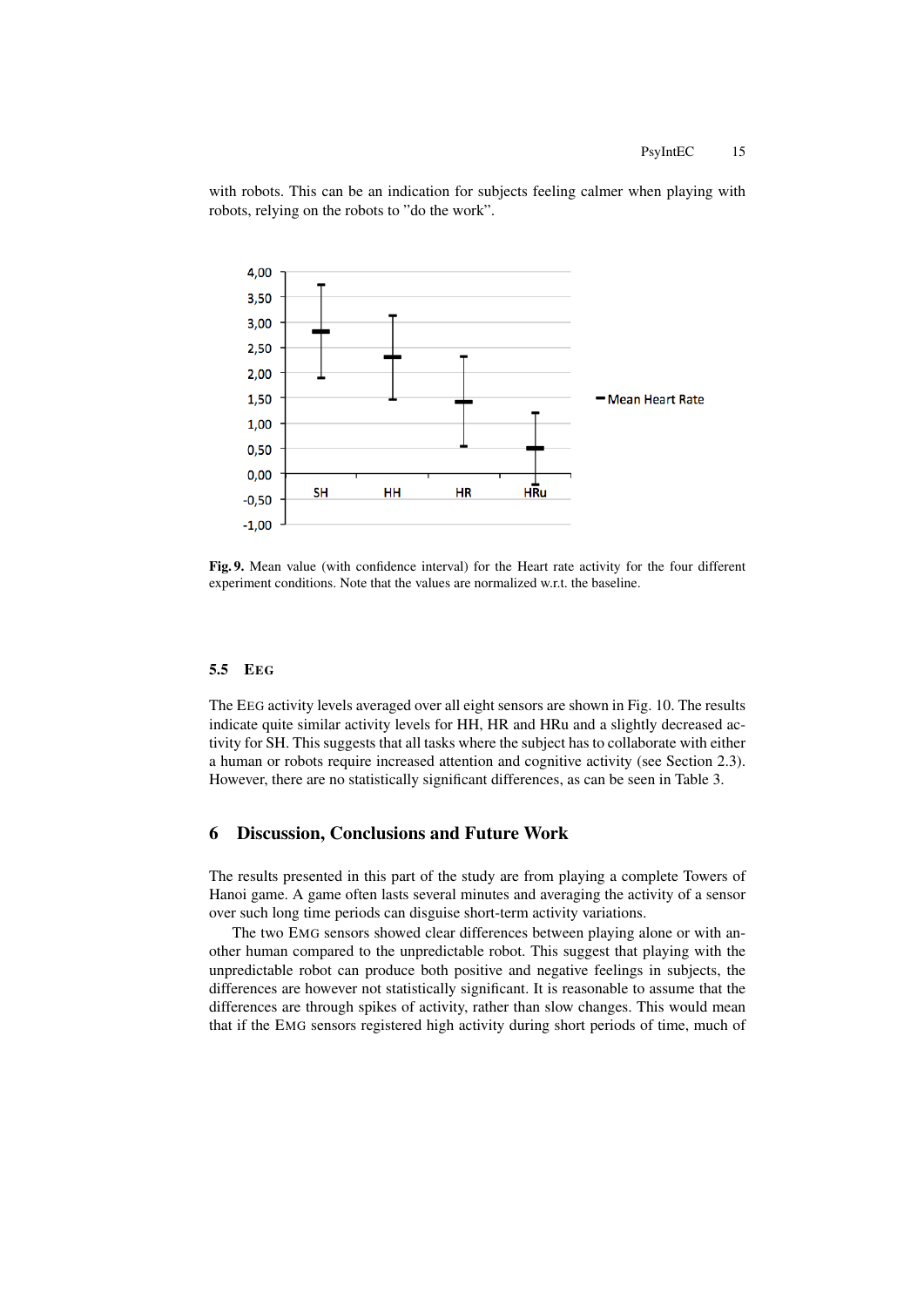

Fig. 10. Mean value (with confidence interval) for the EEG for the four different experiment conditions.

that would be lost when averaging over the whole condition due to resting periods between the spikes. A more detailed analysis on shorter time intervals is needed to see short-term changes in emotional states.

The EEG sensors showed increased attention and cognitive load for all collaborative tasks, but no differences were shown between collaborating with a human or robots. As for the EMG sensors, the differences in EEG activity are not statistically significant.

The heart rate activity showed small but significant differences between the game types, with a decrease in activity for HRu compared to playing without robots. This is an indication of increased arousal when playing without robots, but does not say if positive or negative emotions were produced.

The GSR showed a significant increase in activity when playing with a human experimenter. This is a sign of increased arousal, maybe due to fear of performing badly. It does however not say if the feelings experienced were positive or negative.

The data analysis performed cannot clearly answer the research question of what psychophysiological sensors are effective in terms of measuring differences in affective states between solving a task with or without robots. The EMG sensors indicated a difference but the results are not statistically significant when we look at the average values alone. The results from the heart rate and GSR sensors were significant but showed no clear difference between playing with or without robots. The EEG sensors might be indicators of collaborative or non-collaborative tasks. Analysis of the other features (first and second difference) and on shorter time intervals is needed to better answer the research question and these interesting analysis will be future topics of research. Our results do however give indications that EMG for valence and GSR/heart rate for arousal are effective in measuring affective states in human-robot interaction.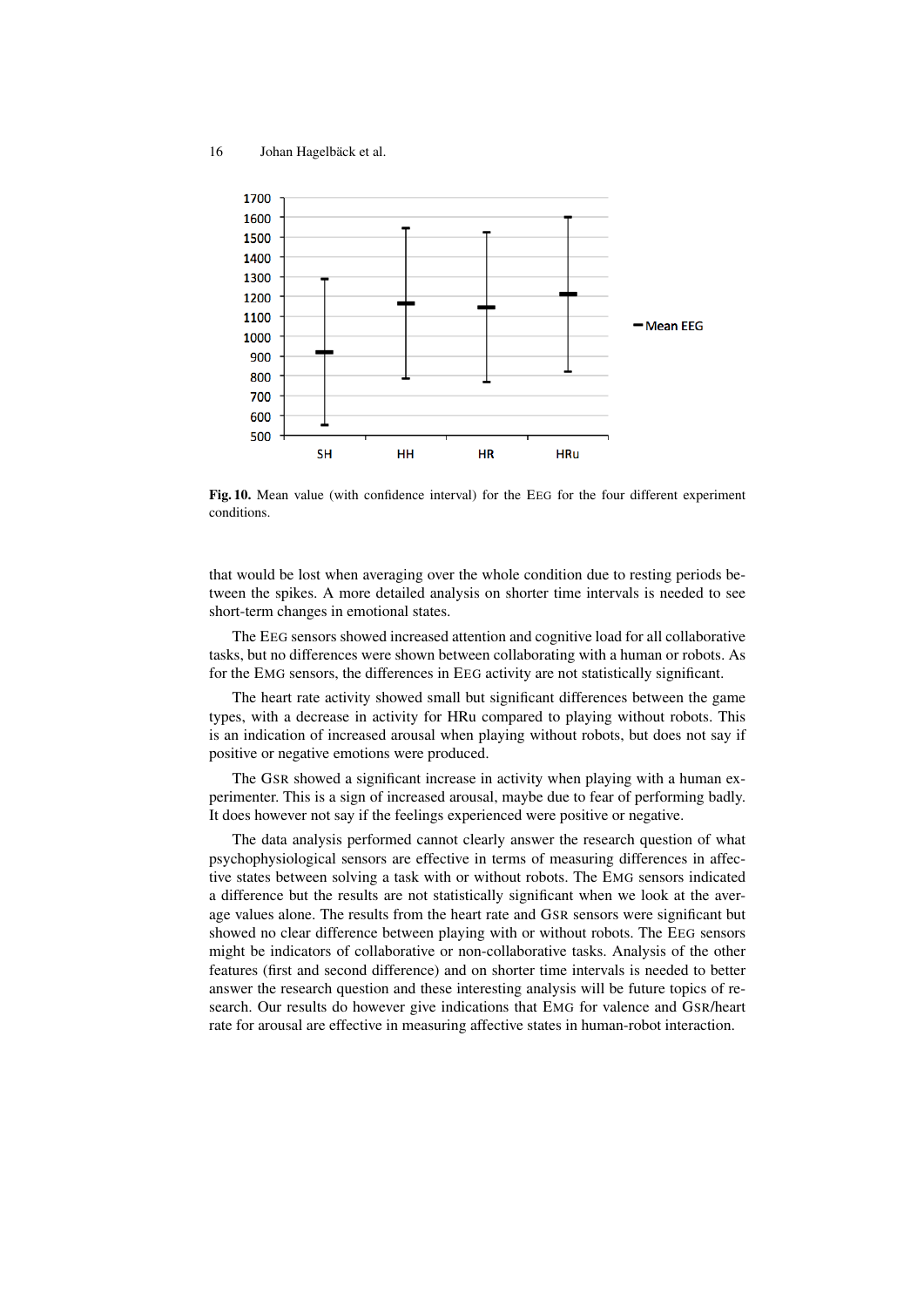A possible future work is to cut the data into one segment for each move to be able to do analysis for shorter time intervals. This will show the activity levels in more detail and may give insights into how affective states change throughout a game. There is also the possibility of analyzing the video recordings (video and sound) to see when participants show emotions and do detailed analysis of the data from those time periods.

Another possible future work is to correlate the psychophysiology data to the subjective feelings of participants as stated in the GEW forms. This could give valuable insights into whether participants that subjectively felt stressed in the human-robot interaction also experienced increased psychophysiological activity and therefore possibly show stronger correlations in the data between playing with or without robots.

The next step in the PsyIntEC project is to develop a human cognition and affect model (a form of knowledge base) based on the experiment results. The model will have real-time automated state updates based upon data inputs from biometric interfaces. The purpose is to detect changes in affective states in the human co-worker. An analysis of the data on shorter time intervals is needed to develop this model.

The cognition and affect model will then be used to develop an adaptive robot decision model to complete reference tasks while optimizing human safety, job satisfaction/engagement and task performance. Robot performance parameters will be modified in real time based upon the human affect model.

A future experiment is planned to compare the human affective perception of the adaptive robot decision model compared to the human-robot and human-robot unpredictable conditions used in the experiments described in this part of the study.

Acknowledgments. This work was supported by the EU Project EC FP7-ICT-231143 ECHORD.

# References

- 1. Lucas, E.: Récreations Mathématiques. Volume 3. Gauthier Villars, Paris (1893)
- 2. Larsen, J., Berntson, L.G., Poehlmann, K.M., Ito, T., Cacioppo, J.: The Psychophysiology of Emotion. In: R. Lewis, J. M. Haviland-Jones, and L. F. Barrett (Eds.), The handbook of emotions (3rd Ed.). Guilford Press (2008)
- 3. Janke, L.: Facial EMG in an anger-provoking situation: individual differences in directing anger outwards or inwards. International Journal of Psychophysiology 23(3) (1996) 207–214
- 4. Fridlund, A.J.: Evolution and facial action in reflex, social motive, and paralanguage. Biological Psychology 32(1) (1991) 3–100
- 5. Wu, G., Liu, G., Hao, M.: The analysis of emotion recognition from GSR based on PSO. In: 2010 International Symposium on Intelligence Information Processing and Trusted Computing. (2010)
- 6. Andreassi, J.: Psychophysiology: Human behavior and physiological response (5th ed.). Lawrence Erlbaum Associates Inc, US (2007)
- 7. Houghton, A.R., Gray, D.: Making sense of the ECG. 3rd edn. Hodder Education (2012)
- 8. Malmstrom, E., Opton, E., Lazarus, R.: Heart Rate Measurement and the Correlation of Indices of Arousal. Psychosomatic Medicine (1965)
- 9. Drachen, A., Nacke, L., Yannakakis, G., Pedersen, A.: Correlation Between Heart Rate, Electrodermal Activity and Player Experience in First-Person Shooter games. In: Proceedings of the 5th ACM SIGGRAPH Symposium on Video Games. (2010)